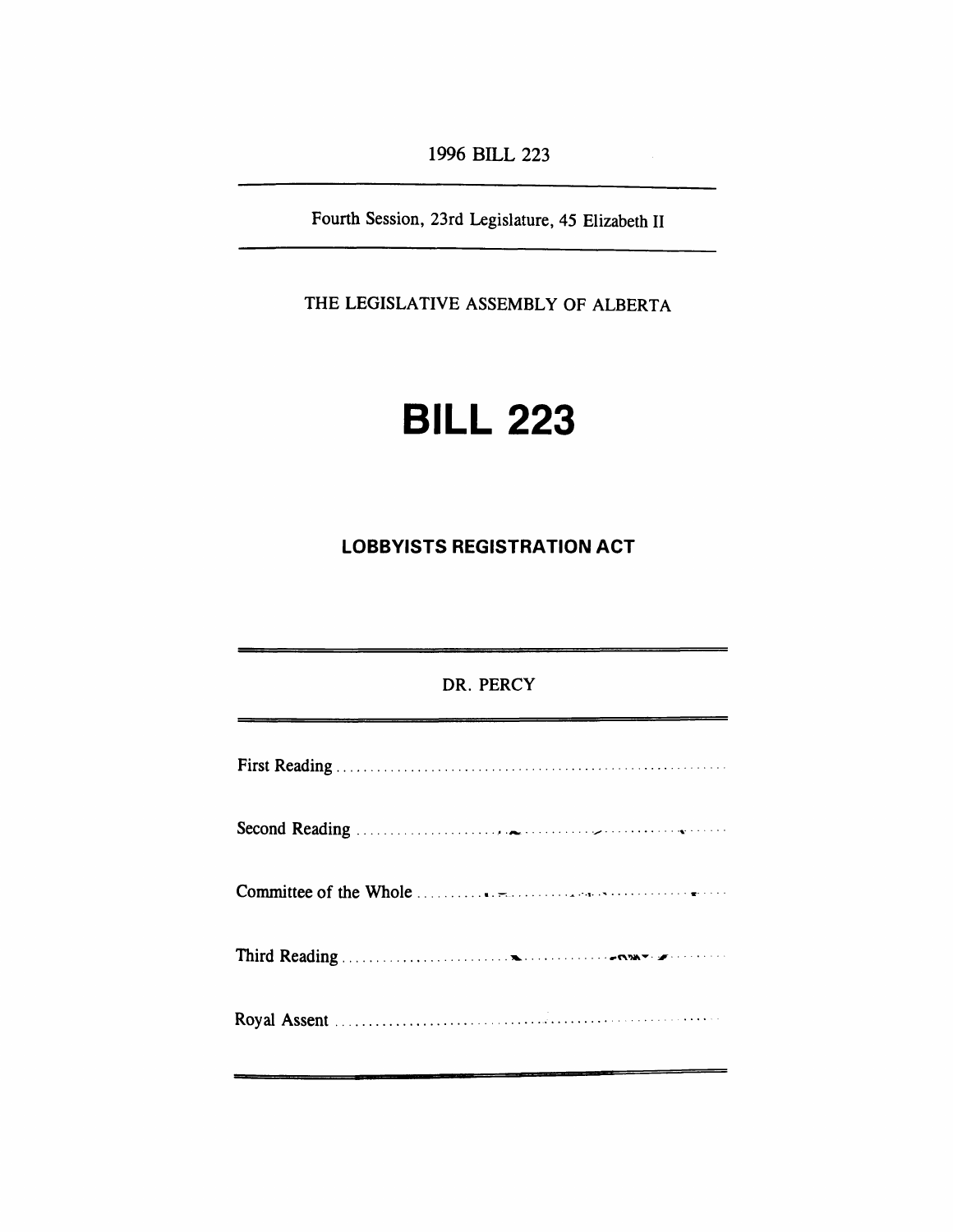*Bill 223 Dr. Percy*

# *BILL 223*

*1996*

# *LOBBYISTS REGISTRATION ACT*

*(Assented to , 1996)*

*WHEREAS free and open access to government is an important matter of public interest;*

*AND WHEREAS lobbying public office holders is a legitimate activity;*

*AND WHEREAS it is desirable that public office holders and the public be able to know who is attempting to influence government;*

*AND WHEREAS a system for the registration of paid lobbyists should not impede free and open access to government;*

*THEREFORE HER MAJESTY, by and with the advice and consent of the Legislative Assembly of Alberta, enacts as follows:*

### *PART <sup>1</sup>*

# *INTERPRETATION AND APPLICATION*

*Definitions*

- *1(1) In this Act,*
	- *(a) "Ethics Commissioner" means the Ethics Commissioner appointed under the Conflicts ofInterest Act;*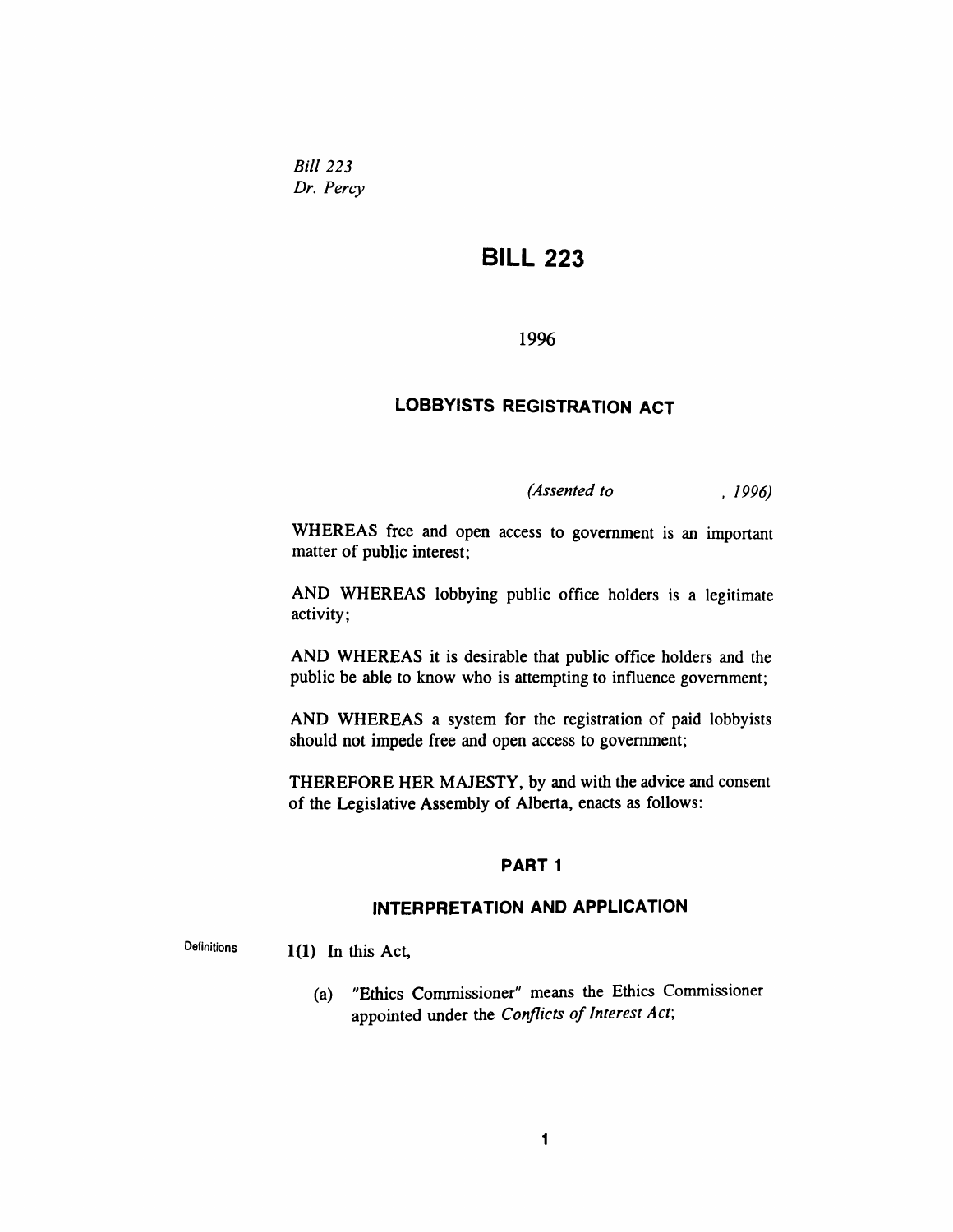- *(b) "Minister" means the member of the Executive Council charged by the Lieutenant Governor in Council with the administration of this Act;*
- *(c) "municipality" means a municipality as defined in the Municipal Government Act;*
- *(d) "organization" includes*
	- *(i) a business, trade, industry or professional or voluntary organization,*
	- *(ii) a trade union or employee organization,*
	- *(iii) a chamber of commerce or board of trade,*
	- *(iv) a partnership, association, society, coalition or interest group,*
	- *(v) a government, other than the Government of Alberta, and*
	- *(vi) a corporation without share capital incorporated to pursue, without financial gain to its members, objects of a national, provincial, patriotic, religious, philanthropic, charitable, scientific, artistic, social, professional or sporting character or other similar objects;*
- *(e) "payment" means money or anything of value and includes a contract, promise or agreement to pay money or anything of value;*
- *(f) "prescribed" means prescribed by the regulations;*
- *(g) "Provincial agency" means a Provincial agency as defined in the Financial Administration Act;*
- *(h) "public office holder" means an officer or employee of the Government of Alberta and includes*
	- *(i) a member of the Legislative Assembly and any person on the staff of that member,*
	- *(ii) a person who is appointed to any office or body by or*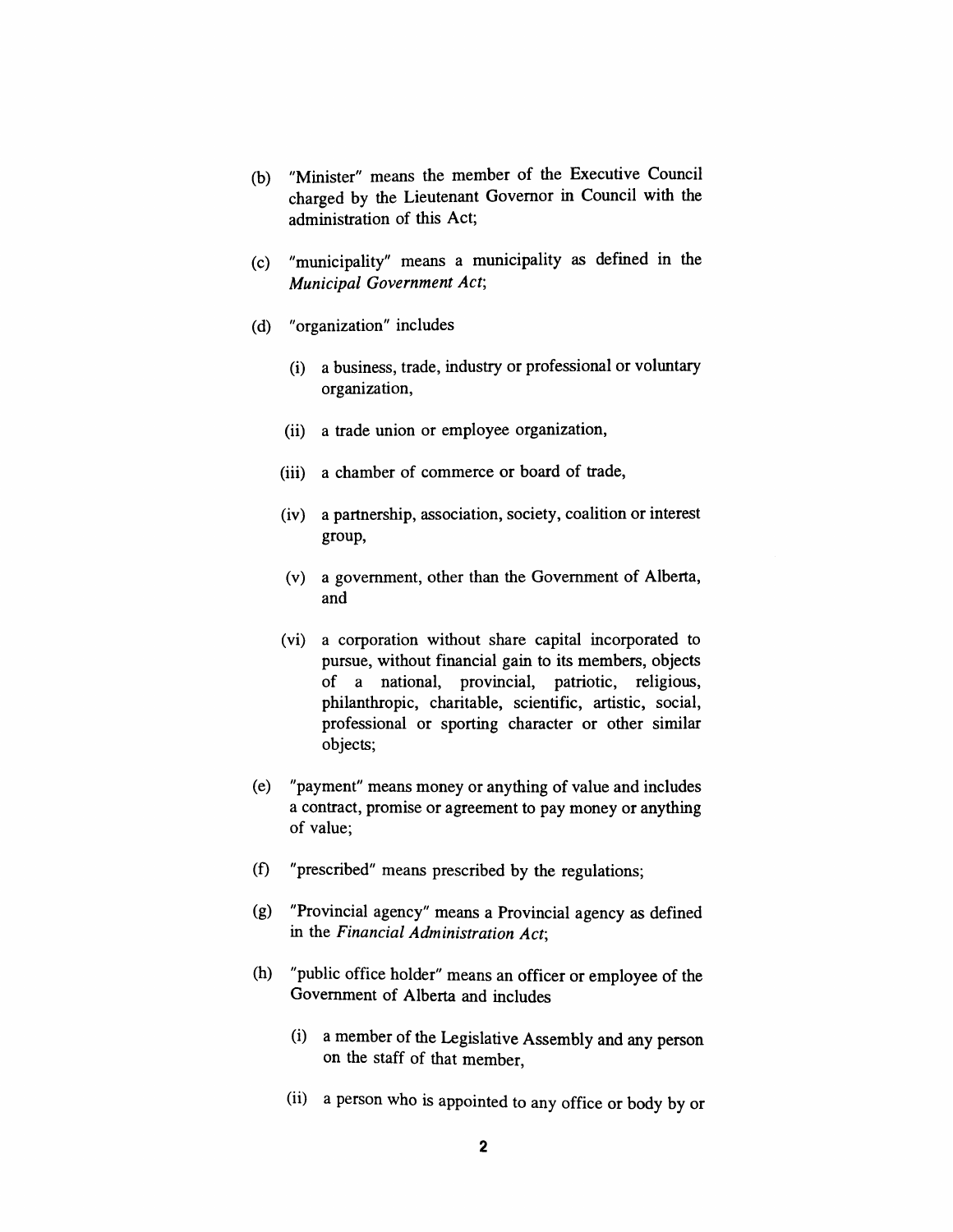*with the approval of the Lieutenant Governor in Council or a Minister of the Crown, and*

- *(iii) a member or employee of a Provincial agency;*
- *(i) "registrar" means the registrar appointed pursuant to section 10.*

*(2) For the purposes of this Act, a corporation is a subsidiary of another corporation if*

- *(a) securities of the corporation to which are attached more than 50% of the votes that may be cast to elect directors of the corporation are held, otherwise than by way of security only, directly or indirectly, whether through one or more subsidiaries or otherwise, by or for the benefit of the other corporation, and*
- *(b) the votes attached to those securities are sufficient, if exercised, to elect a majority of the directors of the firstmentioned corporation.*
- *Binds the Crown 2 This Act binds the Crown in the right of Alberta.*

*Restriction on application*

*3(1) This Act does not apply to any of the following persons when acting in their official capacity, namely,*

- *(a) a member of the Senate or the House of Commons or any person on the staff of that member;*
- *(b) a member of the Legislative Assembly of a province or territory other than the Province of Alberta or any person on the staff of that member;*
- *(c) an employee of the government of a province other than the Province of Alberta;*
- *(d) a member of a council or other statutory body charged with the administration of the civil or municipal affairs of a municipality, persons on the staff of such members or officers or employees of a municipality.*
- *(2) This Act does not apply in respect of*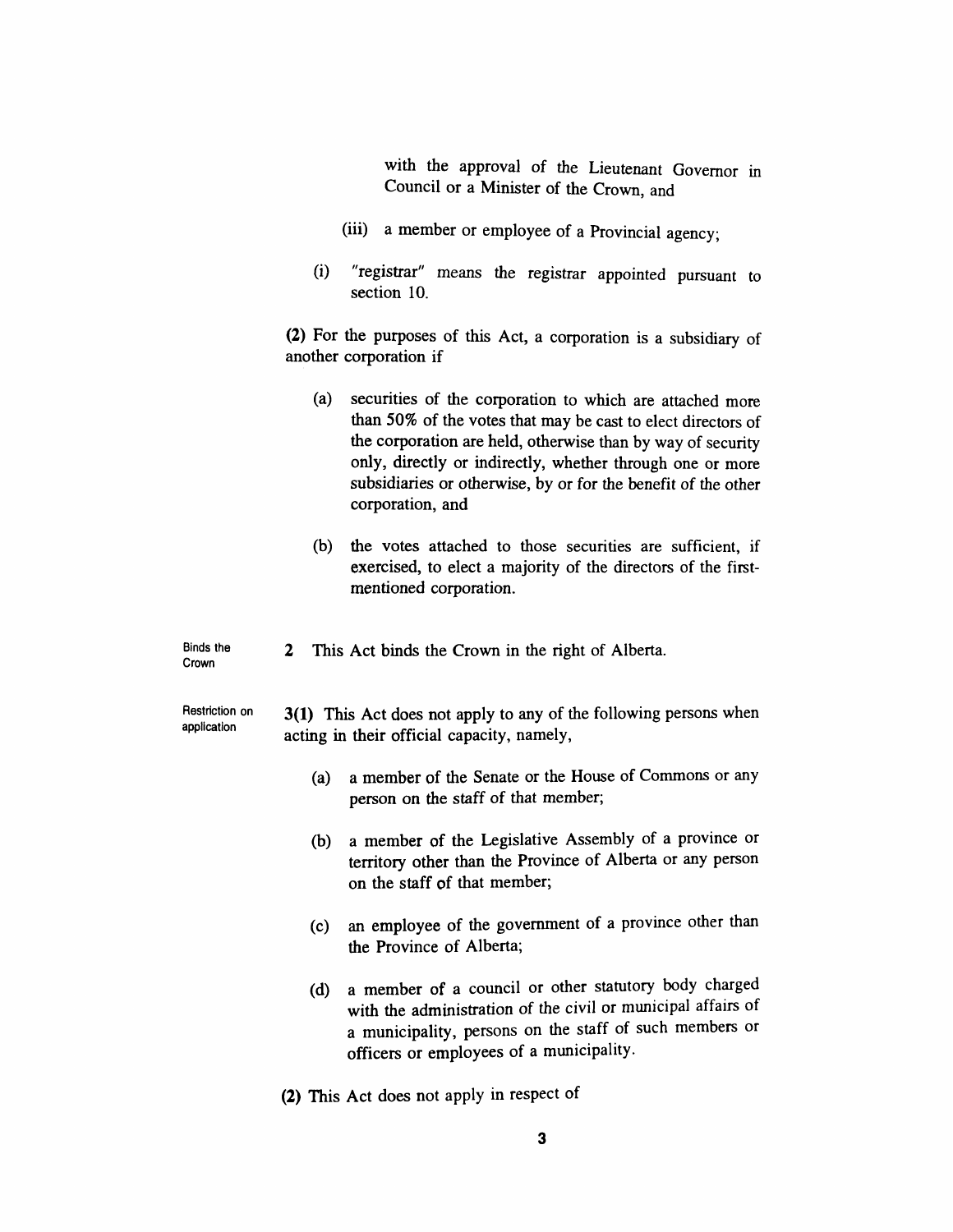- *(a) any oral or written submission made to a committee of the Legislative Assembly, or to any body or person having jurisdiction or powers conferred by or under an Act, in proceedings that are a matter of public record,*
- *(b) any oral or written submission made to a public office holder by an individual on behalf of any person or organization with respect to the enforcement, interpretation or application of any Act or regulation thereunder by that public office holder and with respect to that person or organization, or*
- *(c) any oral or written submission made to a public office holder by an individual on behalf of any person or organization in direct response to a written request from a public office holder, for advice or comment about any matter referred to in any of section 4(l)(a)(i) to (vi), section 5(2)(a) to (e) or section 6(2)(a) to (e).*

*(3) Nothing in this Act shall be construed as requiring the disclosure of the name or identity of any individual where that disclosure could reasonably be expected to threaten the safety of that individual.*

#### *PART 2*

#### *REGISTRATION OF LOBBYISTS*

#### *Consultant Lobbyists*

*Consultant Lobbyists 4(1) Every individual who, for payment, on behalf of any person or organization (in this section referred to as the "client"), undertakes to*

- *(a) communicate with a public office holder in an attempt to influence*
	- *(i) the development of any legislative proposal by the Government of Alberta or by a member of the Legislative Assembly,*
	- *(ii) the introduction of any Bill or resolution in the Legislative Assembly or the passage, defeat or amendment of any Bill or resolution that is before the*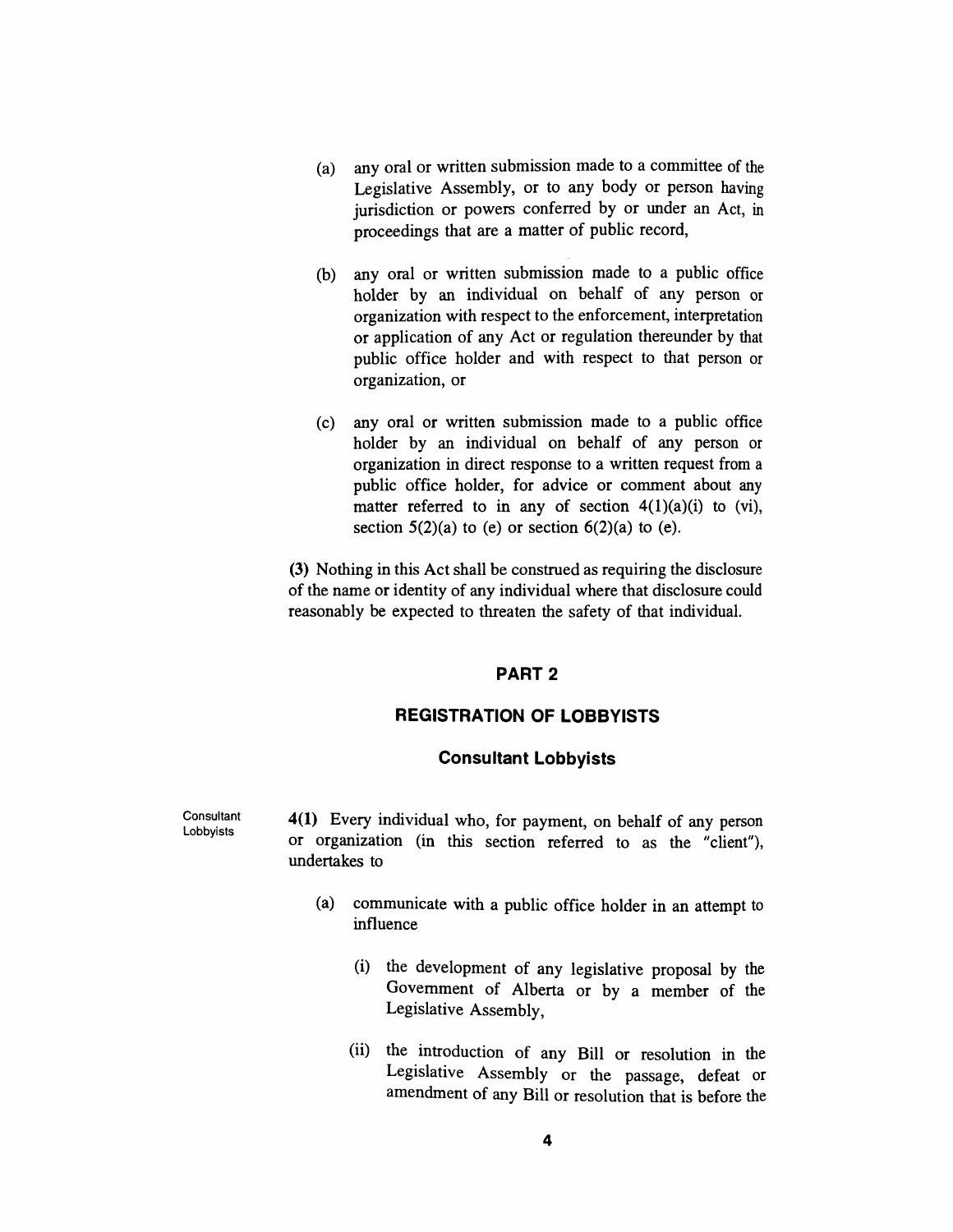*Legislative Assembly,*

- *(iii) the making or amendment of any regulation,*
- *(iv) the development or amendment of any policy or program of the Government of Alberta,*
- *(v) the awarding of any grant, contribution or other financial benefit by or on behalf of the Government of Alberta, or*
- *(vi) the awarding of any contract by or on behalf of the Government of Alberta, or*
- *(b) arrange a meeting between a public office holder and any other person,*

*shall, not later than 10 days after entering into that undertaking, file with the registrar, in the prescribed form and manner, a return setting out the information referred to in subsection (2).*

*(2) The return must set out the following information with respect to the undertaking:*

- *(a) the name and business address of the individual and, if applicable, the name and business address of the firm where the individual is engaged in business;*
- *(b) the name and business address of the client and the name and business address of any person or organization that, to the knowledge of the individual, controls or directs the activities of the client and has a direct interest in the outcome of the individual's activities on behalf of the client;*
- *(c) where the client is a corporation, the name and business address of each subsidiary of the corporation that, to the knowledge of the individual, has a direct interest in the outcome of the individual's activities on behalf of the client;*
- *(d) where the client is a corporation that is a subsidiary of any other corporation, the name and business address of that other corporation;*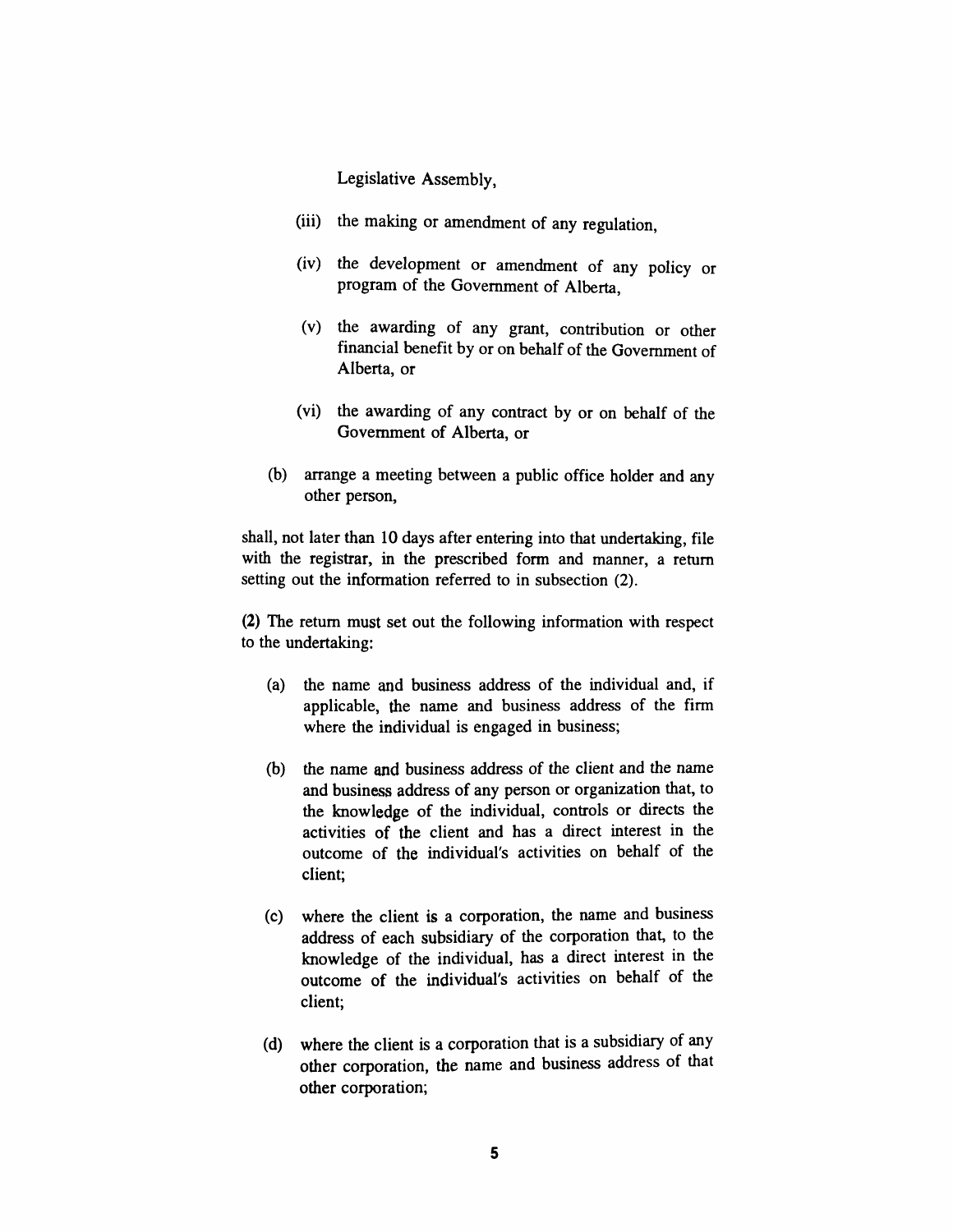- *(e) where the client is a coalition, the name and business address of each corporation or organization that is a member of the coalition;*
- *(f) where the client is funded in whole or in part by a government, the name of the government or government agency, as the case may be, and the amount of funding received by the client from that government or government agency;*
- *(g) particulars to identify the subject-matter in respect of which the individual has undertaken to communicate with a public office holder or to arrange a meeting, and such other information respecting the subject-matter as is prescribed;*
- *(h) where applicable, whether the payment to the individual is a whole or in part contingent on the individual's degree of success in influencing any matter described in subsection (l)(a)(i) to (vi);*
- *(i) particulars to identify any relevant legislative proposal, Bill, resolution, regulation, policy, program, grant, contribution, financial benefit or contract;*
- *(j) the name of any department or other governmental institution in which any public office holder with whom the individual has communication or expects to communicate, or with whom a meeting is to be or has been arranged, is employed or serves;*
- *(k) where the individual has undertaken to communicate with a public office holder in an attempt to influence any matter described in subsection (l)(a)(i) to (vi), particulars to identify any communication technique, including appeals to members of the public through the mass media or by direct communication that seek to persuade members of the public to communicate directly with a public office holder in an attempt to place pressure on the public office holder to endorse a particular opinion (in this Act referred to as grass-roots communication"), that the individual has used or expects to use in an attempt to influence that matter;*
- *(l) such other information relating to the identity of the individual, the client, any person or organization referred*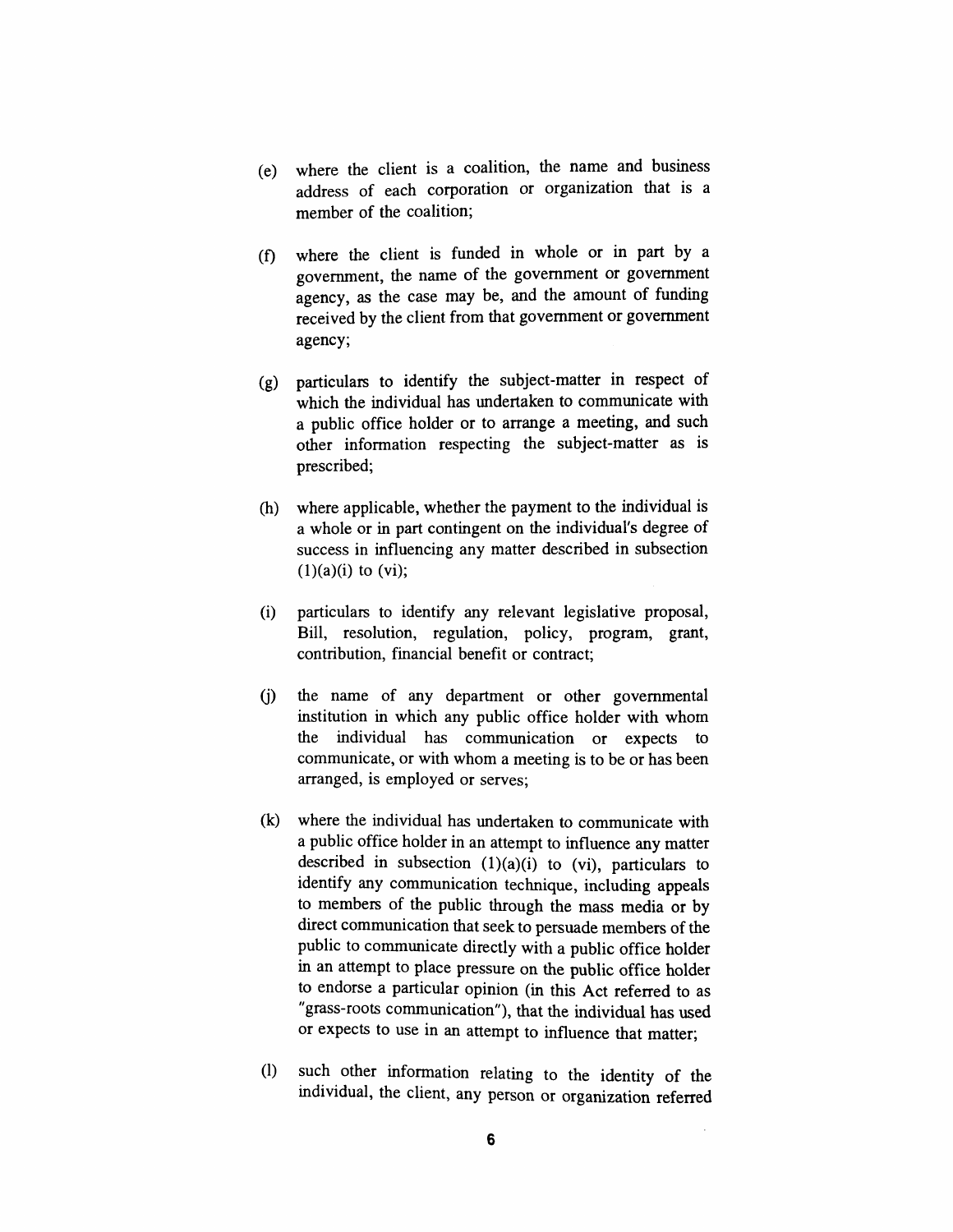*to in clause (b), any subsidiary referred to in clause (d), any member of a coalition referred to in clause (e) or any department or institution referred to in clause (i) as is prescribed.*

*(3) An individual who files a return shall provide the registrar, in the prescribed form and manner, with any change to the information provided by the individual in the return, any information required to be provided under subsection (2) the knowledge of which the individual acquired only after the return was filed, not later than 30 days after the change occurs or the knowledge is acquired.*

*(4) An individual who completes or terminates an undertaking in respect of which the individual has filed a return shall advise the registrar of that fact, in the prescribed form and manner, not later than 30 days after the undertaking is completed or terminated.*

*(5) An individual who files a return shall provide the registrar, in the prescribed form and manner, with such information as the registrar may request to clarify any information that the individual has provided to the registrar pursuant to this section, and shall do so not later than 30 days after the request is made.*

*(6) This section does not apply in respect of anything that an employee undertakes to do on the sole behalf of their employer or, where their employer is a corporation, in respect of anything that the employee, at the direction of the employer, undertakes to do on behalf of any subsidiary of the employer or any corporation of which the employer is a subsidiary.*

*(7) For greater certainty, an individual who undertakes to communicate with a public office holder as described in subsection (l)(a) is required to file only one return under subsection (1) notwithstanding that the individual may, in connection with that undertaking, communicate with one or more public office holders on one or more occasions.*

*5(1) In this section, "employee" includes an officer who is compensated for the performance of their duties.*

*(2) Where a person employs an individual a significant part of whose duties as an employee is to communicate with public office holders on behalf of the employer or, where the employer is a corporation, on behalf of any subsidiary of the employer or any*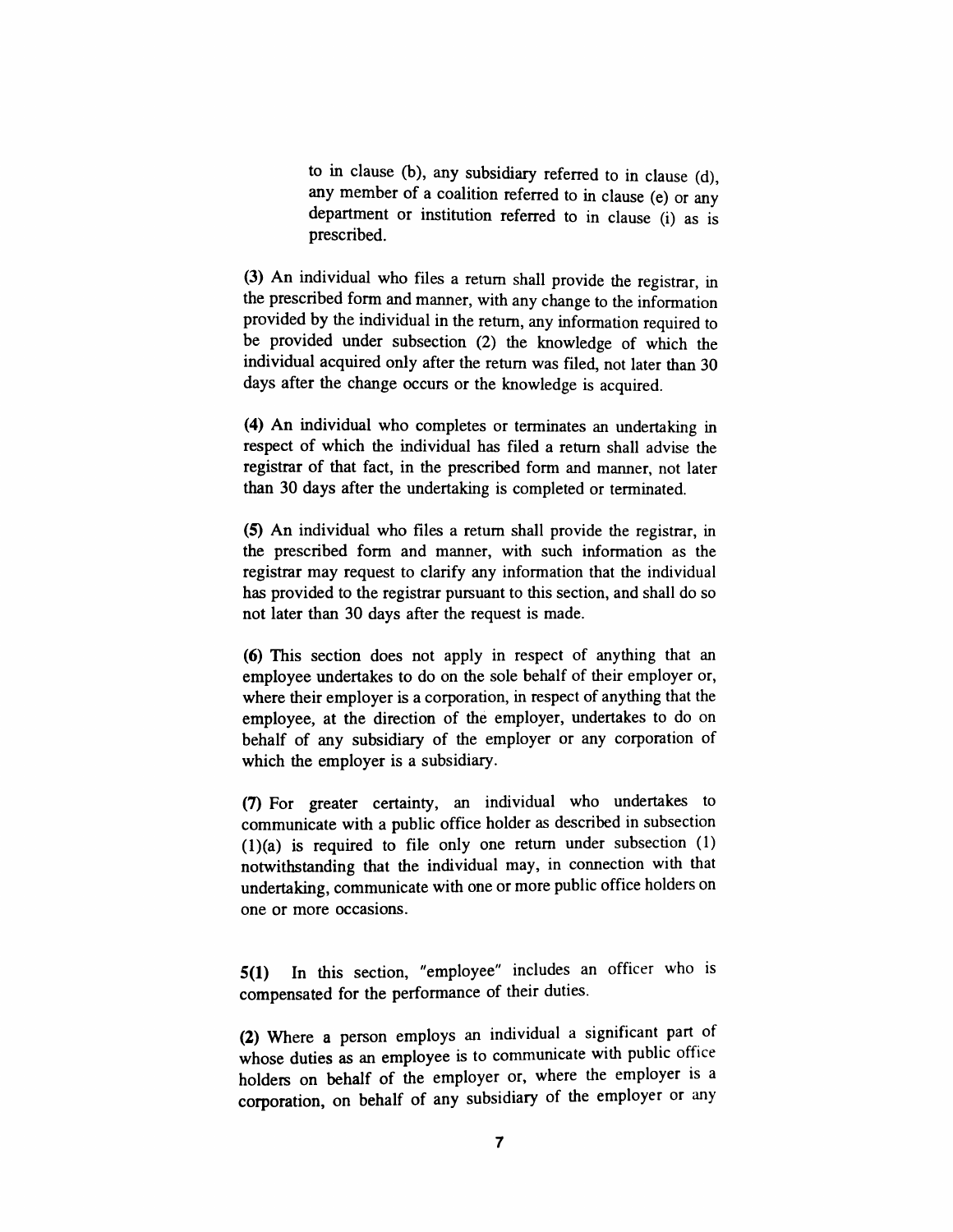*corporation of which the employer is a subsidiary, in an attempt to influence*

- *(a) the development of any legislative proposal by the Government of Alberta or by a member of the Legislative Assembly,*
- *(b) the introduction of any Bill or resolution in the Legislative Assembly or the passage, defeat or amendment of any Bill or resolution that is before the Legislative Assembly,*
- *(c) the making or amendment of any regulation,*
- *(d) the development or amendment of any policy or program of the Government of Alberta, or*
- *(e) the awarding of any grant, contribution or other financial benefit by or on behalf of the Government of Alberta,*

*the employee shall file with the registrar, in the prescribe form and manner and at the time or times required by subsection (3), a return setting out the information referred to in subsection (4).*

- *(3) An employee to whom subsection (2) applies shall file a return*
	- *(a) where the duties described in subsection (2) commenced to be a significant part of their duties before the date on which that subsection comes into force, within 2 months after that date;*
	- *(b) where the duties described in subsection (2) commence to be a significant part of their duties on or after that date, within 2 months after the date on which those duties commence to be a significant part of their duties, and*
	- *(c) within 2 months after the end of each financial year of the employer, or if the employer does not have a financial year, within 2 months after the end of each calendar year, beginning with the financial year or calendar year, as the case may be, in which the employee is required to file a return pursuant to clause (a) or (b).*
- *(4) The return shall set out the following information:*
	- *(a) the name and business address of the employee;*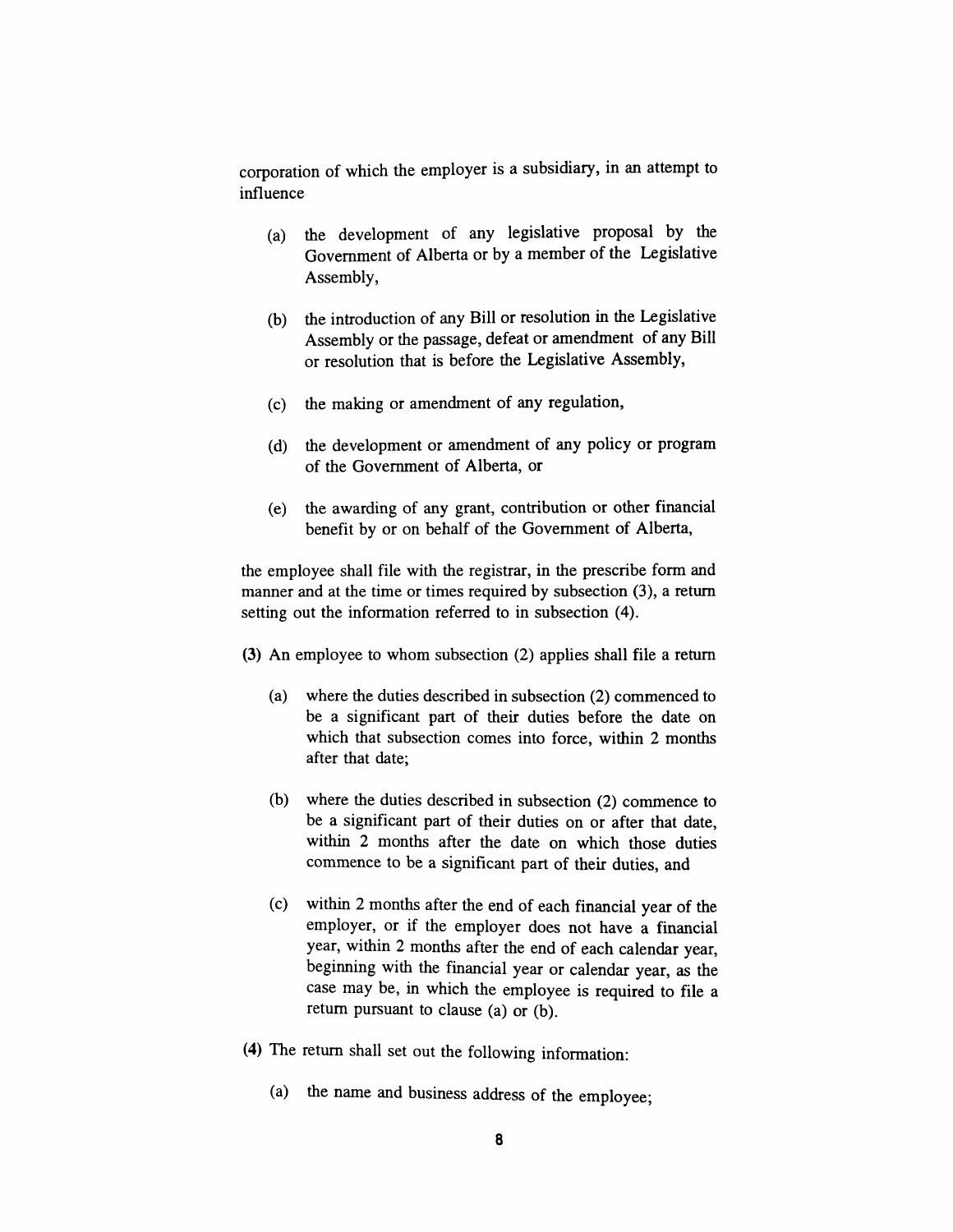- *(b) the name and business address of the employer;*
- *(c) where the employer is a corporation, the name and business address of each subsidiary of the corporation that, to the knowledge of the employee, has a direct interest in the outcome of the employee's activities on behalf of the employer;*
- *(d) where the employer is a corporation that is a subsidiary of any other corporation, the name and business address of that other corporation;*
- *(e) if applicable, the financial year of the employer;*
- *(f) a description in summary form of the employer's business or activities and such other information to identify the employer's business or activities as is prescribed;*
- *(g) where the employer is funded in whole or in part by a government, the name of the government or government agency, as the case may be, and the amount of funding received by the employer from that government or government agency;*
- *(h) where the employee is attempting to influence any matter described in subsection (2)(a) to (e) at the time the return is filed, particulars to identify the relevant subject-matter and such other information respecting the subject-matter as is prescribed.*
- *(i) particulars to identify the subject-matter in respect of which the employee has communicated or expects to communicate with public office holders during the financial year of the employer in which the return is filed or, if the employer does not have a financial year, during the calendar year in which the return is filed, in an attempt to influence any matter described in subsection (2)(a) to (e), and such other information respecting those subjectmatters as is prescribed;*
- *(j) particulars to identify any relevant legislative proposal, Bill, resolution, regulation, policy, program, grant, contribution or financial benefit;*
- *(k) the name of any department or other governmental*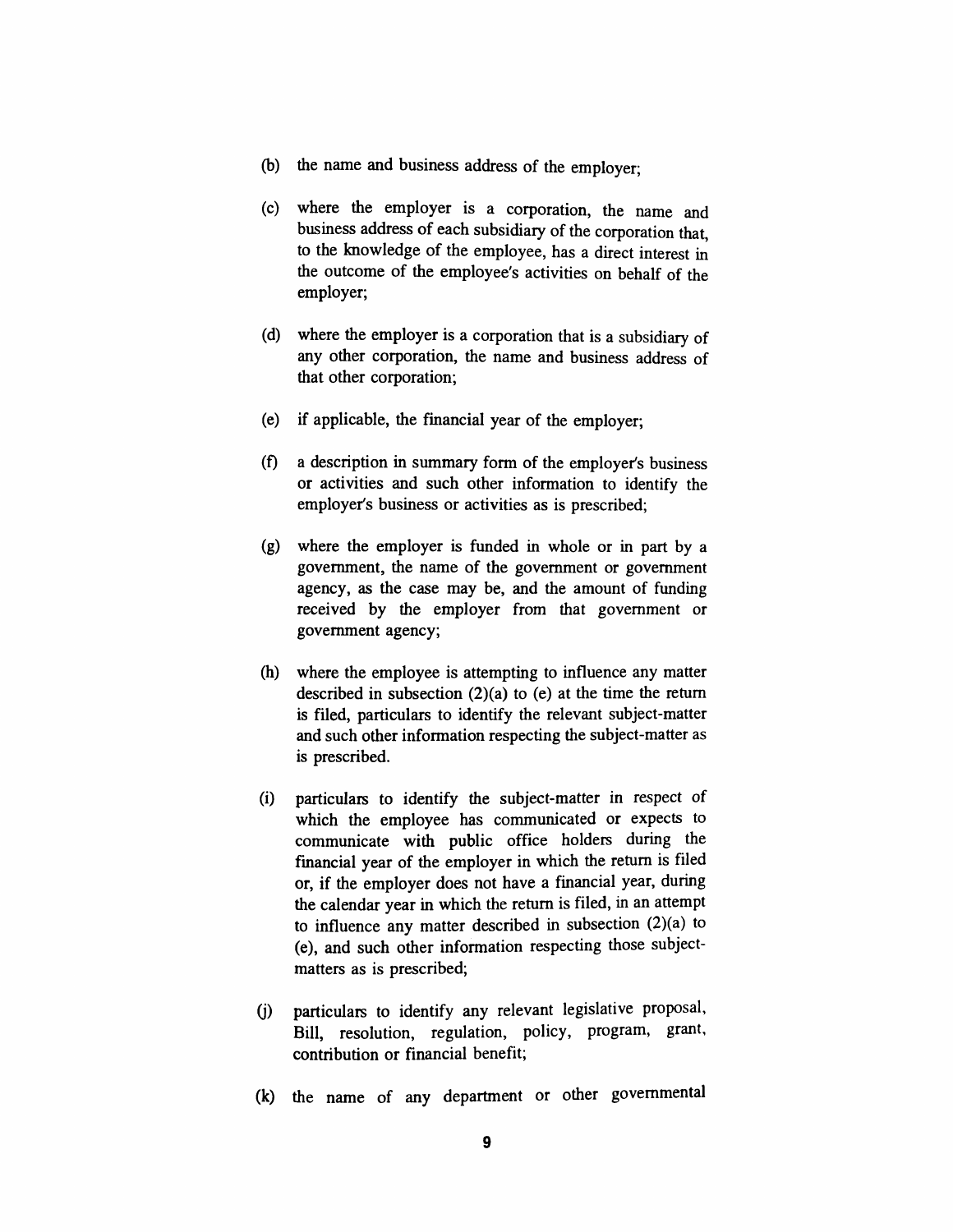*institution in which any public office holder with whom the employee has communicated or expects to communicate, in connection with any matter referred to in clause (h) or (i), is employed or serves;*

- *(l) particulars to identify any communication technique, including grass-roots communication within the meaning of section 4(2)(k), that the employee has used or expects to use in an attempt to influence any matter referred to in clause (h) or (i);*
- *(m) such other information relating to the identity of the employee, the employer, any subsidiary referred to in clause (c), the other corporation referred to in clause (d) or any department of institution referred to in clause (k) as is prescribed.*

*(5) An employee who files a return shall provide the registrar, in the prescribed form and manner, with any change to the information provided by the employee in the return, and any information required to be provided under subsection (4) the knowledge of which the employee acquired only after the return was filed, not later than 30 days after the change occurs or the knowledge is acquired.*

*(6) An employee who files a return shall advise the registrar, in the prescribed form and manner, ifthe duties described in subsection (2) cease to be a significant part of their duties or they cease to be employed by the employer, and shall do so not later than 30 days after the event.*

*(7) An employee who files a return shall provide the registrar, in the prescribed form and manner, with such information as the registrar may request to clarify any information that the employee has provided to the registrar pursuant to this section, and shall do so not later than 30 days after the request is made.*

## *In-House Lobbyists (Organizations)*

*Senior officer shall file return*

*6(1) In this section,*

*(a) "employee" includes an officer who is compensated for the*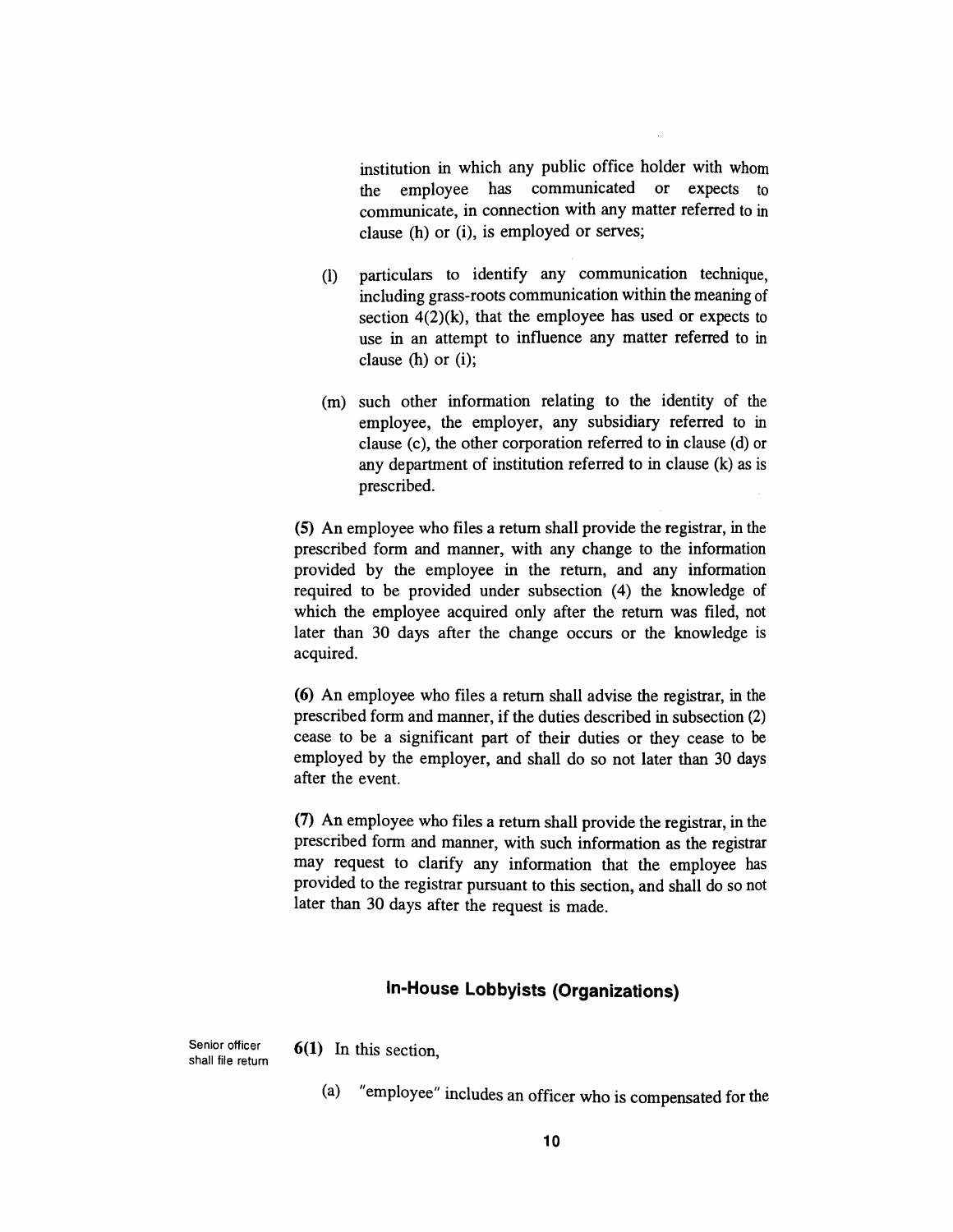*performance of their duties;*

*(b) "senior officer", in respect of an organization, means the most senior officer of the organization who is compensated for the performance of their duties.*

*(2) Where an organization employs one or more individuals any part of whose duties is to communicate with public office holders on behalf of the organization in an attempt to influence*

- *(a) the development of any legislative proposal by the Government of Alberta or by a member of the Legislative Assembly,*
- *(b) the introduction of any Bill or resolution in the Legislative Assembly or the passage, defeat or amendment of any Bill or resolution that is before the Legislative Assembly.*
- *(c) the making or amendment of any regulation,*
- *(d) the development or amendment of any policy or program of the Government of Alberta, or*
- *(e) the awarding of any grant, contribution or other financial benefit by or on behalf of the Government of Alberta,*

*the senior officer of the organization shall, if those duties constitute a significant part of the duties of one employee or would constitute a significant part of the duties of one employee were those duties to be performed by only one employee, file with the registrar, in the prescribed form and manner and at the time or times required by subsection (3), a return setting out the information referred to in subsection (4).*

- *(3) The senior officer of the organization shall file a return*
	- *(a) where, on the date on which subsection (2) comes into force, the organization employs one or more individuals whose duties are as described in that subsection, within 2 months after that date and thereafter within 30 days after the expiration of each 6 month period after the date of filing, and*
	- *(b) where, on that date, the organization does not employ any individual whose duties are as described in that subsection,*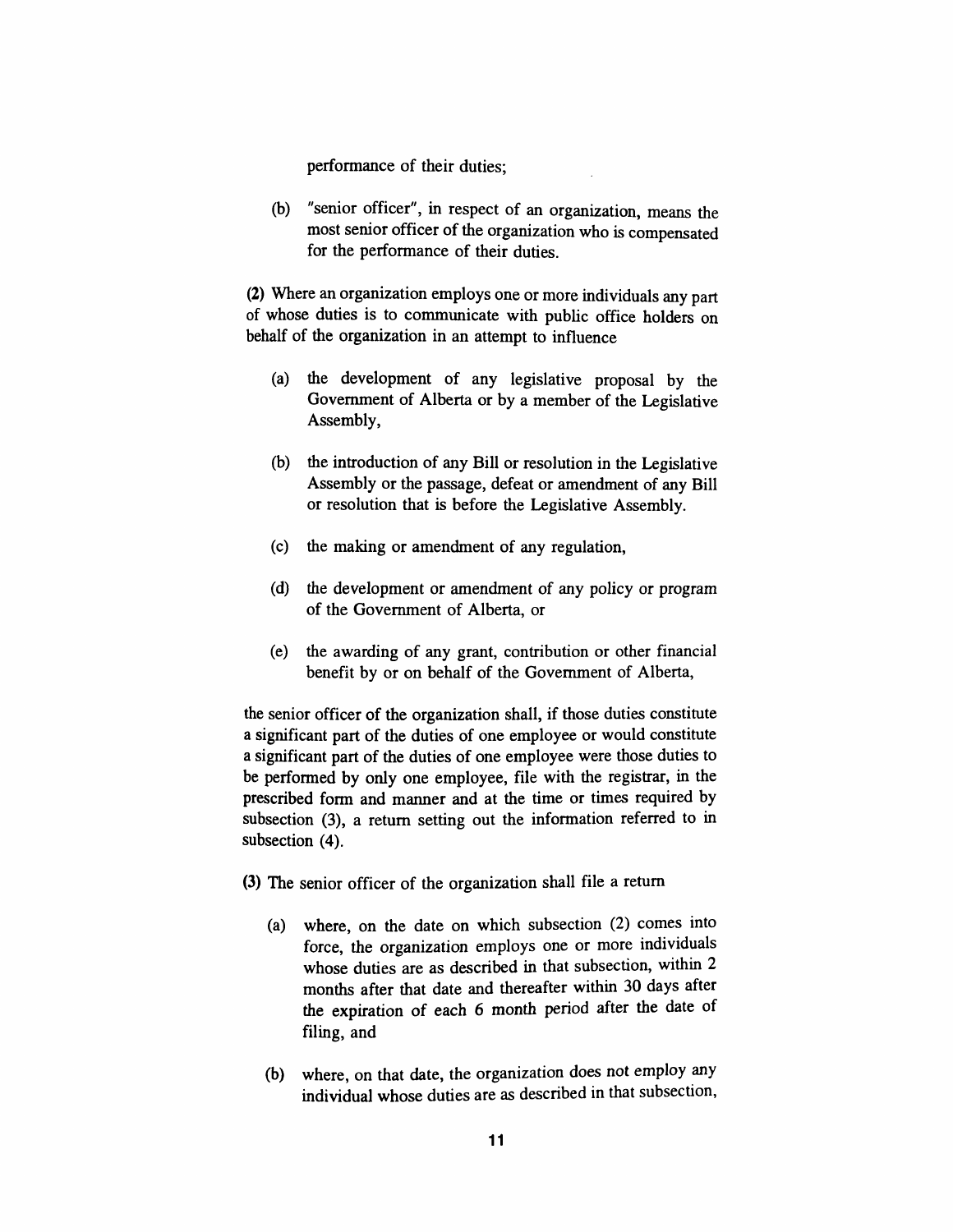*within 2 months after the date on which the organization first commences to employ such an individual and thereafter within 30 days after the expiration of each 6 month period after the date of filing.*

- *(4) The return shall set out the following information:*
	- *(a) the name and business address of the senior officer;*
	- *(b) the name and business address of the organization;*
	- *(c) a description in summary form of the organization's business or activities and such other information to identify its business or activities as is prescribed;*
	- *(d) a description of the organization's membership and such other information to identify its membership as is prescribed;*
	- *(e) where the organization is funded in whole or in part by a government, the name of the government or government agency, as the case may be, and the amount of funding received by the organization from that government or government agency ;*
	- *(f) the name of each employee of the organization whose duties include those described in subsection (2);*
	- *(g) where an employee is attempting to influence any matter described in subsection (2)(a) to (e) at the time the return is filed, particulars to identify the relevant subject-matter and such other information respecting the subject-matter as is prescribed;*
	- *(h) particulars to identify the subject-matter in respect of which any employee*
		- *(i) has communicated with public office holders during the period for which the return is filed under subsection (3), and*
		- *(ii) is expected to communicate with public office holders during the next following 6 month period,*

*in an attempt to influence any matter described in subsection*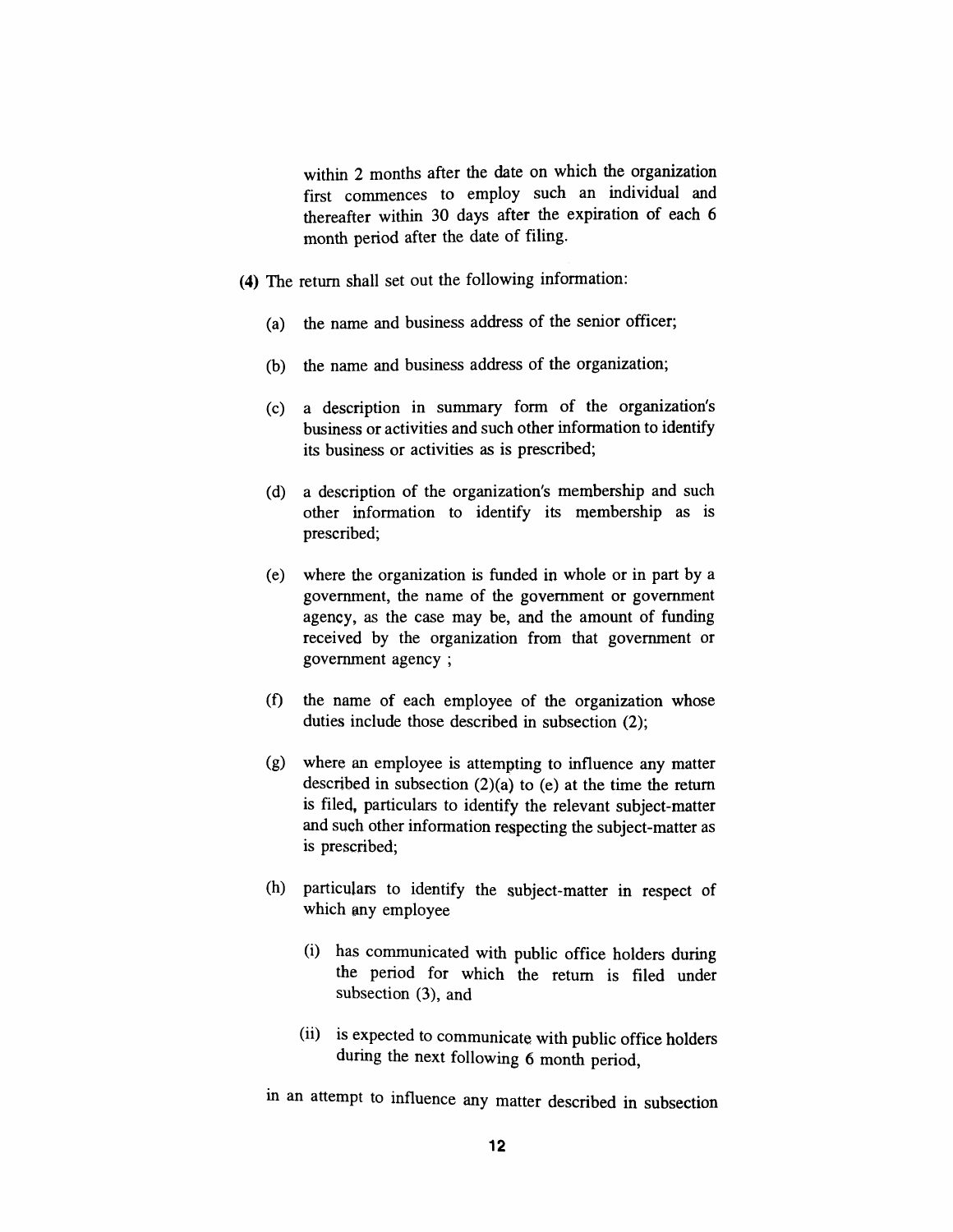*(2)(a) to (e), and such other information respecting those subject-matters as is prescribed;*

- *(i) particulars to identify any relevant legislative proposal, Bill, resolution, regulation, policy, program, grant, contribution or financial benefit;*
- *(j) the name of any department or other governmental institution in which any public office holder with whom any employee*
	- *(i) has communicated during the period for which the return is required to be filed pursuant to subsection (3), and*
	- *(ii) is expected to communicate during the next following 6 month period,*

*in connection with any matter referred to in clause (g) or (h), is employed or serves;*

- *(k) particulars to identify any communication technique, including grass-roots communication within the meaning of section 4(2)(k), that any employee*
	- *(i) has used during the period for which the return is required to be filed pursuant to subsection (3), and*
	- *(ii) is expected to use during the next following 6 month period,*

*in an attempt to influence any matter referred to in clause (g) or (h);*

*(l) such other information relating to the identity of the senior officer, the organization, any employee referred to in clause (f) or any department or institution referred to in clause (j) as is prescribed.*

*(5) The senior officer of an organization in respect of which a return is filed shall advise the registrar, in the prescribed form and manner, if an employee who has been identified in the return ceases to perform duties described in subsection (2) or ceases to be employed by the organization, and shall do so not later than 30 days after the event.*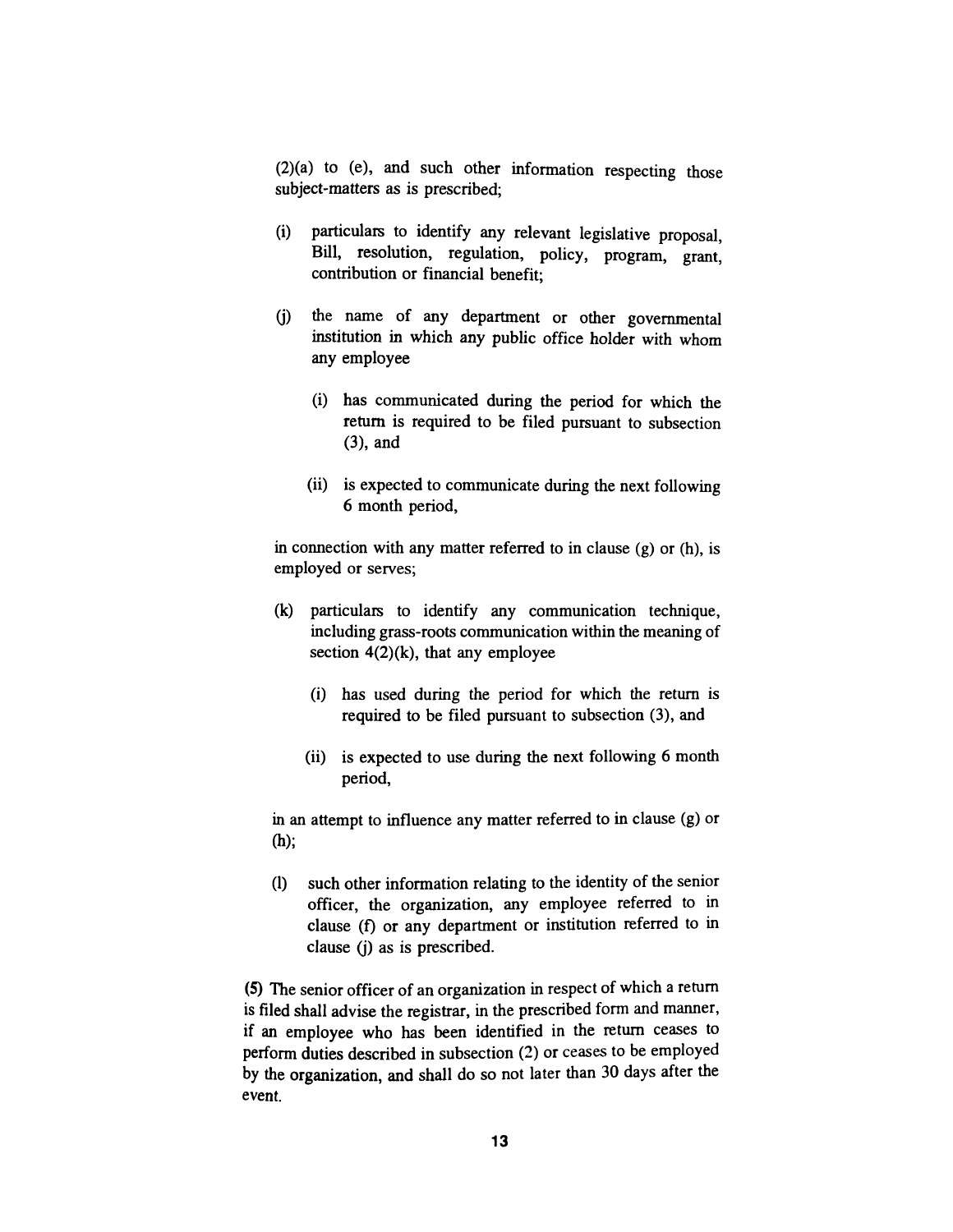*(6) The senior officer of an organization in respect of which a return is filed shall provide the registrar, in the prescribed form and manner, with such information as the registrar may request to clarify any information that has been provided to the register pursuant to this section, and shall do so not later than 30 days after the request is made.*

### *PART 3*

## *GENERAL REGISTRY*

| Appointment of<br>registrar | The Minister may, in accordance with the Public Service Act,<br>7<br>appoint a registrar.                                                                                                                                                                                          |
|-----------------------------|------------------------------------------------------------------------------------------------------------------------------------------------------------------------------------------------------------------------------------------------------------------------------------|
| Registry                    | 8(1) The registrar shall establish and maintain a registry in which<br>shall be kept a record of all returns and other documents submitted<br>to the registrar under this Act.                                                                                                     |
|                             | (2) The registry shall be organized in such manner and kept in such<br>form as the registrar may determine.                                                                                                                                                                        |
|                             | (3) The registrar may verify the information contained in any return<br>or other document submitted to the registrar under this Act.                                                                                                                                               |
|                             | (4) The registry shall be open to public inspection at such place and<br>at such reasonable hours as the registrar may determine.                                                                                                                                                  |
| Interpretation<br>bulletins | 9(1) The registrar may issue advisory opinions and interpretation<br>bulletins with respect to the enforcement, interpretation or<br>application of this Act other than under sections 13 to 17.                                                                                   |
|                             | (2) The advisory opinions and interpretation bulletins are not<br>regulations for the purposes of the Regulations Act and are not<br>binding.                                                                                                                                      |
| Certification               | 10 Every individual who submits a return or other document to the<br>registrar pursuant to this Act shall certify on the return or other<br>document or, where it is submitted in electronic or other form in<br>accordance with section 11, in such manner as is specified by the |

*registrar, that the information contained in it is true to the best of*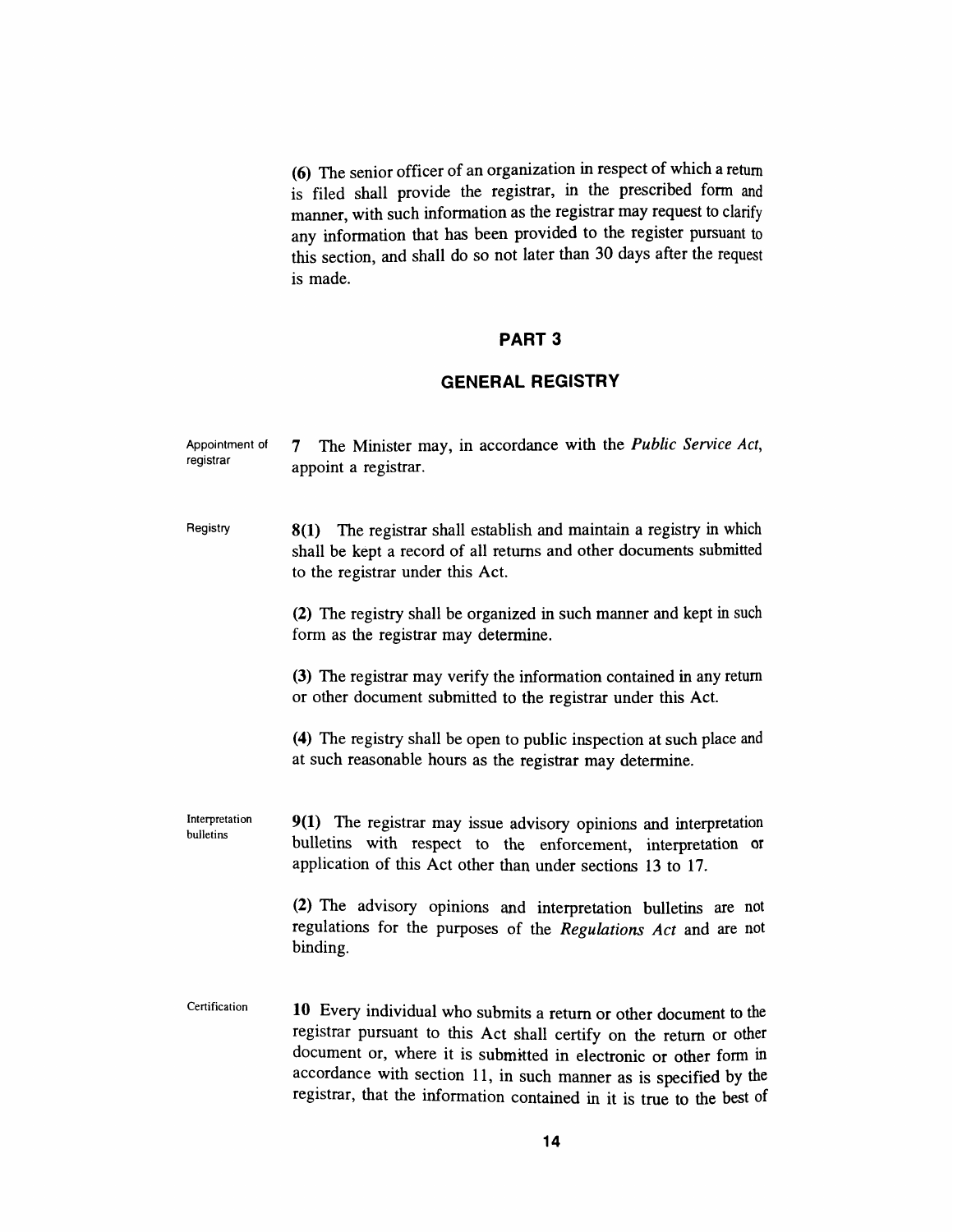*their knowledge and belief.*

*Submission of documents 11(1) Subject to the regulations, any return or other document that is required to be submitted to the registrar under this Act may be submitted in electronic or other form by such means and in such manner as is specified by the registrar.*

> *(2) For the purposes of this Act, any return or other document is submitted in accordance with subsection (1) is deemed to be received by the registrar at the time provided for in the regulations.*

*Storage 12(1) Subject to the regulations, any return or other document that is received by the registrar may be entered or recorded by any information storage device, including any system of mechanical or electronic data processing, that is capable of reproducing the stored return or other document in intelligible form within a reasonable time.*

> *(2) In any prosecution for an offence under this Act, a copy of a return or other document that is reproduced as permitted by subsection (1) and certified under the registrar's signature as a true copy is admissible in evidence without proof of the signature or official character of the person appearing to have signed the copy and, in the absence of evidence to the contrary, has the same probative force as the original would have if it were proved in the ordinary way.*

#### *Code of Conduct*

*Lobbyists' Code of Conduct 13(1) The Ethics Commissioner shall develop a Lobbyists' Code of Conduct respecting the activities described in sections 4(1), 5(2) and 6(2).*

> *(2) In developing the Code, the Ethics Commissioner shall consult persons and organizations that the Ethics Commissioner considers are interested in the Code.*

> *(3) The Code shall be referred to the Standing Committee of the Legislative Assembly on Law and Regulations of the Legislative Assembly before being published under subsection (4).*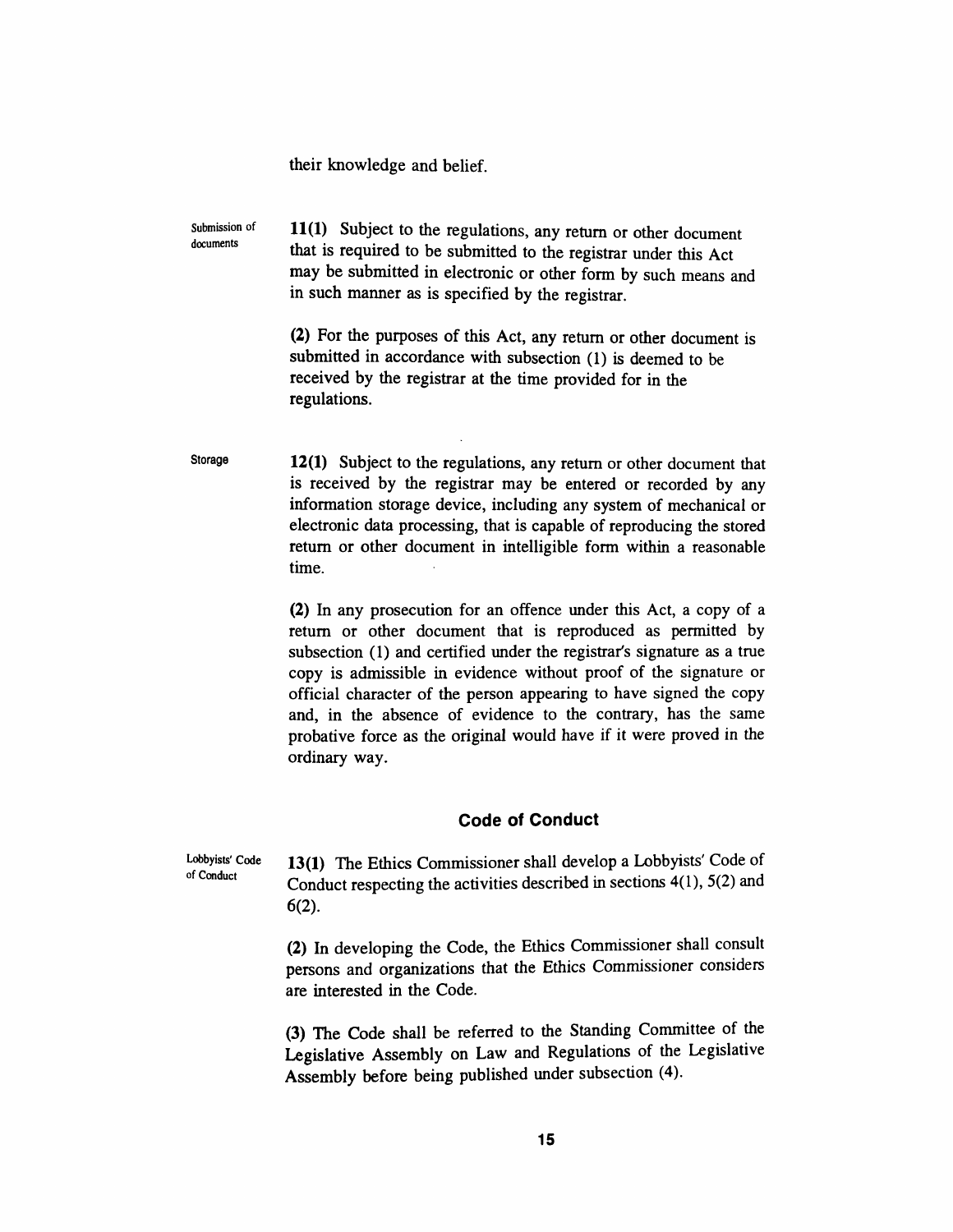*(4) The Code shall be published in The Alberta Gazette.*

*Compliance with Code 14(1) The following individuals shall comply with the Code:*

- *(a) an individual who is required to file a return under section 4(1) or 5(2), and*
- *(b) an individual who, in accordance with section 6(4)(f), is named in a return filed under section 6(2).*

*15(1) Where the Ethics Commissioner believes on reasonable grounds that a person has breached the Code, the Ethics Commissioner shall investigate to determine whether a breach has occurred. Investigation of breaches*

> *(2) When conducting an inquiry under this section, the Ethics Commissioner has the powers, privileges and immunity of a commissioner under the Public Inquiries Act.*

*(3) The investigation shall be conducted in private.*

*(4) Before finding that a person has breached the Code, the Ethics Commissioner shall give the person a reasonable opportunity to present the person's views to the Ethics Commissioner.*

*(5) The Ethics Commissioner, and every person acting on behalf of or under the direction of the Ethics Commissioner, shall not disclose any information that comes to their knowledge in the performance of their duties and functions under this section, unless*

- *(a) the disclosure is, in the opinion of the Ethics Commissioner, necessary for the purpose of conducting an investigation under this section or establishing the grounds for any findings or conclusions contained in a report under section 16, or*
- *(b) the information is disclosed in a report under section 16 or in the course of a prosecution for an offence under section 131 of the Criminal Code (Canada) in respect of a statement made to the Ethics Commissioner.*
- *16(1) After conducting an investigation, the Ethics Commissioner*

*Report*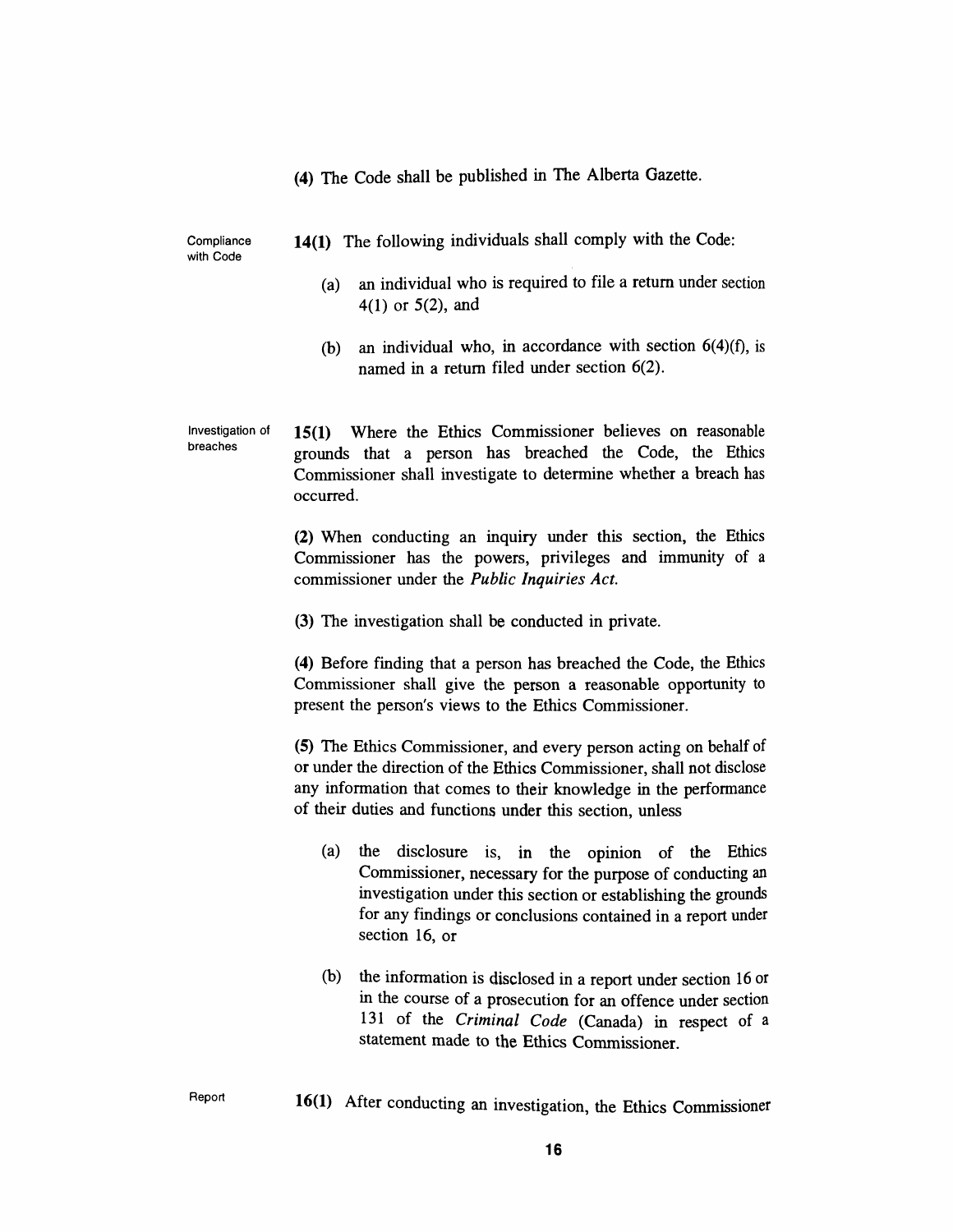*shall prepare a report of the investigation, including the findings, conclusions and reasons for the Ethics Commissioner's conclusions, and submit it to the Minister who shall cause a copy of it to be laid before the Legislative Assembly on any of the first 15 sittings on which the Legislative Assembly is sitting after it is received by the Minister.*

*(2) The report may contain details of any payment received, disbursement made or expense incurred by an individual who is required to file a return under section 4(1) or 5(2) or by an individual who, in accordance with section 6(4)(f), is named in a return filed under section 6(2), in respect of any matter referred to in any of section 4(l)(a)(i) to (vi) or section 5(2)(a) to (e) or 6(2)(a) to (e), as the case may be, if the Ethics Commissioner considers publication of the details to be in the public interest.*

- *Annual Report 17 The Ethics Commissioner shall, within 3 months after the end of each fiscal year, prepare a report with regard to the exercise of the powers, duties and functions conferred on the Ethics Commissioner under this Act during the fiscal year and submit the report to the Minister who shall cause a copy of it to be laid before the Legislative Assembly on any of the first 15 sitting days on which the Legislative Assembly is sitting after it is received by the Minister.*
- *Annual report 18 The registrar shall, within 3 months after the end of each fiscal year, prepare a report with regard to the administration of this Act, other than sections 13 to 17, during that fiscal year and submit the report to the Minister.*
- *Regulations 19 The Minister may make regulations*
	- *(a) requiring a fee to be paid on the filing of a return or a return of a class of returns under section 4, 5 or 6, or for any service performed or the use of any facility provided by the registrar, and prescribing the fee or the manner of determining it;*
	- *(b) respecting the submission of returns or other documents to the registrar under this Act, including those that may be submitted in an electronic or other form under section 11, the persons or classes of persons by whom they may be*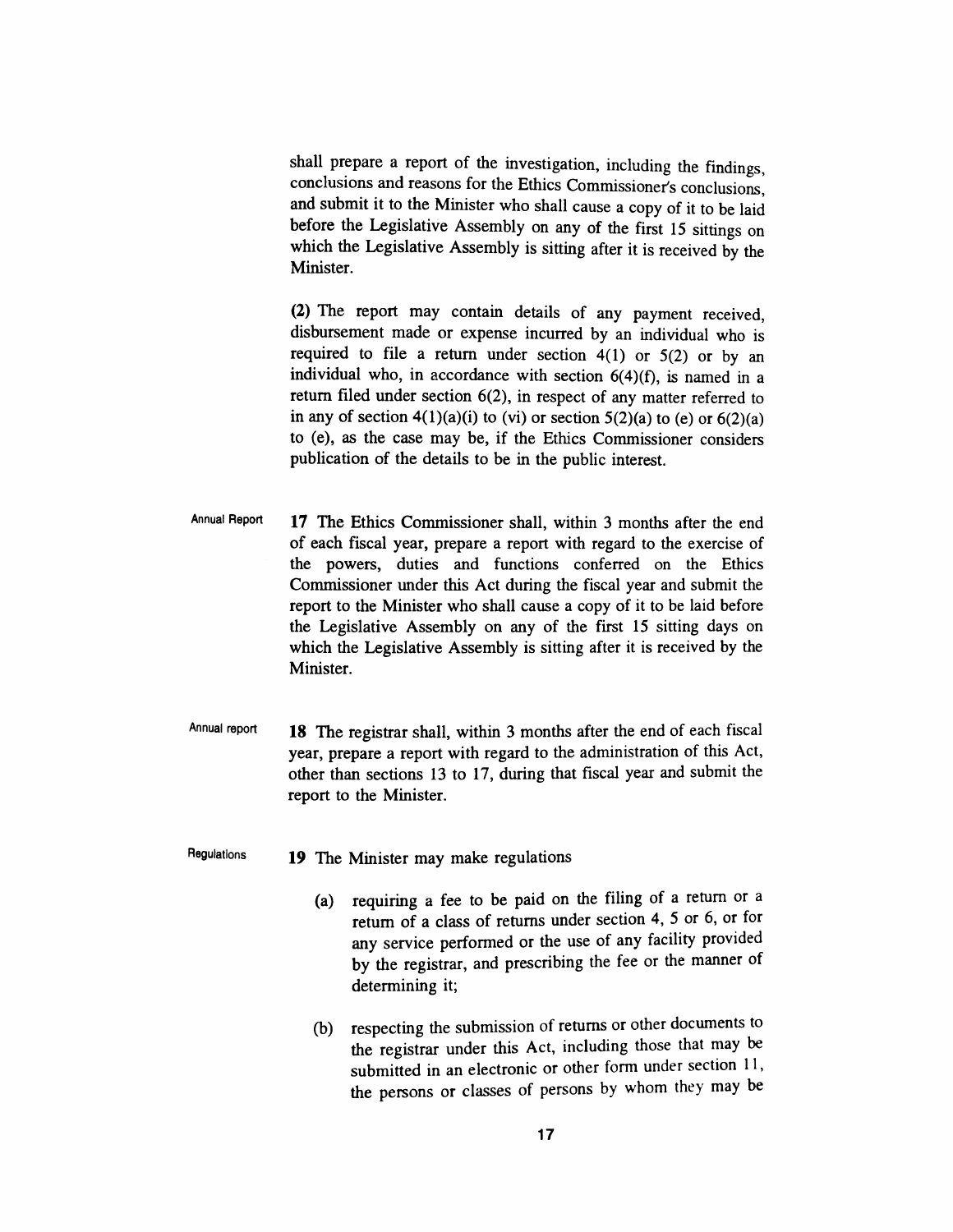*submitted in that form and the time at which they are deemed to be received by the registrar;*

- *(c) respecting the entering or recording of any return or other document under section 12;*
- *(d) prescribing any matter or thing that by this Act is to be or may be prescribed;*
- *(e) generally for carrying out the purposes and provisions of this Act.*

*Review of Regulations 20 In this section, "Standing Committee" means the Standing Committee of the Legislative Assembly on Law and Regulations.*

> *(2) Where the Minister proposes to make a regulation pursuant to section 19, the Minister shall cause to be forwarded to the Standing Committee a copy of the proposed regulation.*

> *(3) On receipt by the Standing Committee of a copy of a proposed regulation pursuant to subsection (1) the Standing Committee shall examine the proposed regulation to ensure that*

- *(a) it is consistent with the delegated authority provided in this Act,*
- *(b) it is necessarily incidental to the purpose of this Act, and*
- *(c) it is reasonable in terms of efficiently achieving the objective of this Act.*

*(4) When the proposed regulation has been examined as required under subsection (3), the Standing Committee shall advise the Minister that the proposed regulation has been so examined and shall indicate any matter referred to in subsection 3(a), (b) or (c) to which, in the opinion of the Standing Committee, the attention of the Minister should be drawn.*

- *Offence 21 Any person who*
	- *(a) contravenes any provision of this Act, other than section 14, or the regulations, or*